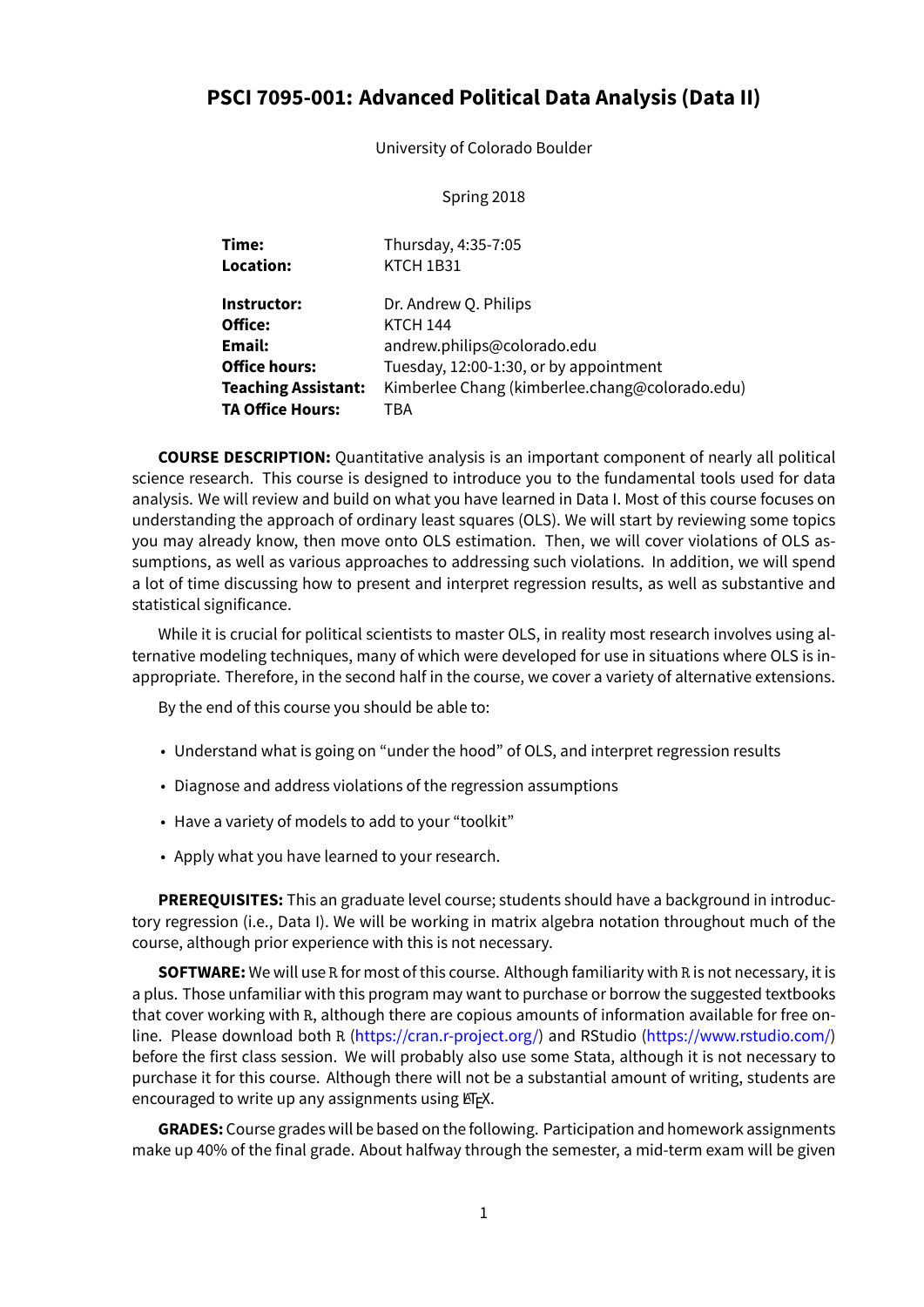that is worth 30% of the final grade. At the end of the semester, there will be a final exam worth 30% of the final grade. There are no opportunities for extra credit.

| Participation and Homework   40% |                |
|----------------------------------|----------------|
| Midterm Exam                     | $ 30\%$<br>30% |
| Final Exam                       |                |

The following scale will be used to turn numerical grades into letter ones. Note that I will round up a letter should your grade fall on the number (but on or above 0.5) between two letters (e.g., 89.5 up to 90 rounds up to an A-).

Grade Scale

| А  | 95-100 |
|----|--------|
| А- | 90-94  |
| B+ | 87-89  |
| B  | 84-86  |
| В- | 80-83  |
| C+ | 77-79  |
| C  | 74-76  |
| r- | 70-73  |
| D+ | 67-69  |
| D  | 64-66  |
| D- | 60-63  |
| F  | 0-59   |
|    |        |

**PARTICIPATION:** Participation is an integral component of graduate courses. Students are expected to come to every class *having already read the assigned readings for that day*, and should be prepared to discuss them. Graduate-level courses only are successful when all students participate actively in the discussion.

**HOMEWORK:** Throughout the semester, there will be various homework assignments. Some of these will be group assignments, others on your own. Most will involve some form of data analysis and interpretation/presentation of regression results. We will discuss more specifics on homework in class.

**MIDTERM EXAM:** About halfway through the semester there will be a mid-term exam. This will be closed book.

**FINAL EXAM:** At the end of the semester, there will be a comprehensive final exam. The final exam will be open book. You may consult textbooks, articles, and your notes for this exam.

**TEACHING ASSISTANT:** The teaching assistant this semester will be Kimberlee Chang.

**ATTENDANCE AND LATE POLICY:**Attendance is a key component of succeeding in graduate school. I provide slides for each class, but we will have a much more comprehensive discussion than what appears on the slide. Attendance is mandatory, with the exception of university-excused absences. If you need to miss a class, you should—if possible—let me know in advance so that we can make arrangements.

Assignments are due on the day listed in the syllabus. Late assignments will not be accepted.

**REQUIRED TEXTS:** The following text is required for the course. Any additional readings will be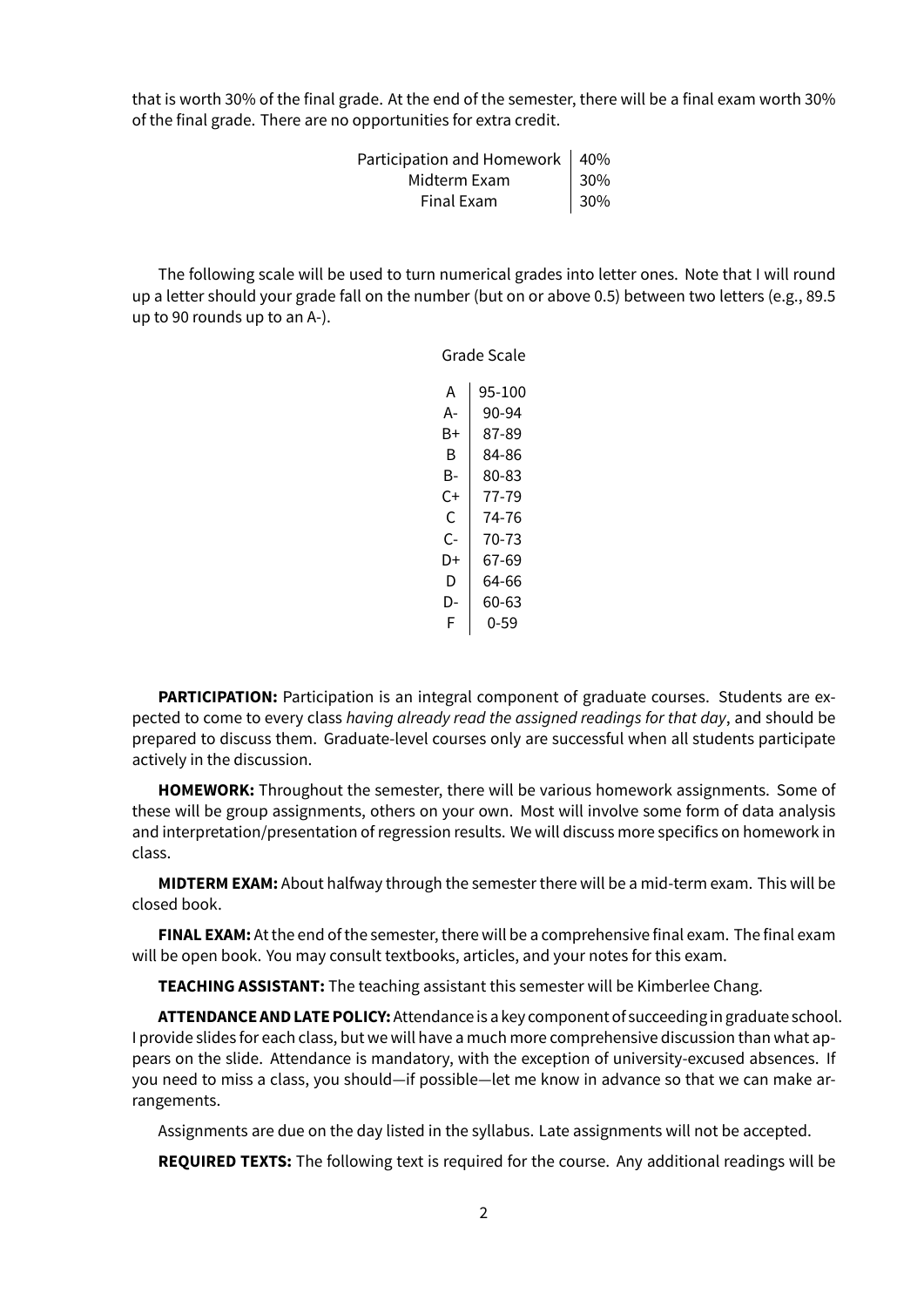made available to you on the first day of class or as needed. This text is advanced, but will be a helpful reference after the semester is over.

• Greene, William H. *Econometric analysis*. 2011. 7th edition. Pearson.

Note that it is expected to read the week's required readings before coming to class.

**RECOMMENDED TEXTS:** The following texts are not required, but may be helpful to some. In the schedule below there are additional texts in the "suggested readings".

- Gujarati, Damodar N. and Dawn C. Porter. *Essentials of econometrics*. 2009. 4th edition. McGraw-Hill Education. A good introductory econometrics text.
- Angrist, Joshua D. and Jorn-Steffen Pischke. *Mostly harmless econometrics: An empiricist's companion*. 2009. Princeton University Press. A quite accessible introduction to causal inference and various other topics.
- Wooldridge, Jeffrey M. *Econometric analysis of cross section and panel data*. 2010. 2nd edition. MIT Press. A Greene-level text that focuses on cross-sectional and cross-sectional time series data.
- Kennedy, Peter. *A guide to econometrics*. 2008. 6th edition. Wiley-Blackwell. A good introductory econometrics text.
- Monogan, James E. 2015. *Political analysis using R*. Springer.
- Philips, Andrew Q. 2016. "ETEX: A brief introduction". Available [here](http://www.andyphilips.com/downloads/introduction%20to%20latex%20Philips.pdf).

**TENTATIVE SCHEDULE:** Note that this schedule is subject to change. We will spend as long as we need to on a topic, and many of the topics in the second half of the course may not take a full course day to cover.

## **Week 1: Course Introduction, Regression Assumptions, Introduction to Matrix Algebra and R**

Required Readings:

• Greene, Appendix A

Suggested Readings:

- Burns,Patrick. 2011. *The R Inferno*. Available at: <http://www.burns-stat.com/documents/books/the-r-inferno/>.
- Philips, Andrew Q. 2017. "R: A brief introduction."

#### **Week 2: Under the Hood: OLS**

Required Readings:

• Greene, Ch. 1 and 2

#### **Week 3: Under the Hood: OLS (continued)**

Required Readings:

• Greene, Ch. 3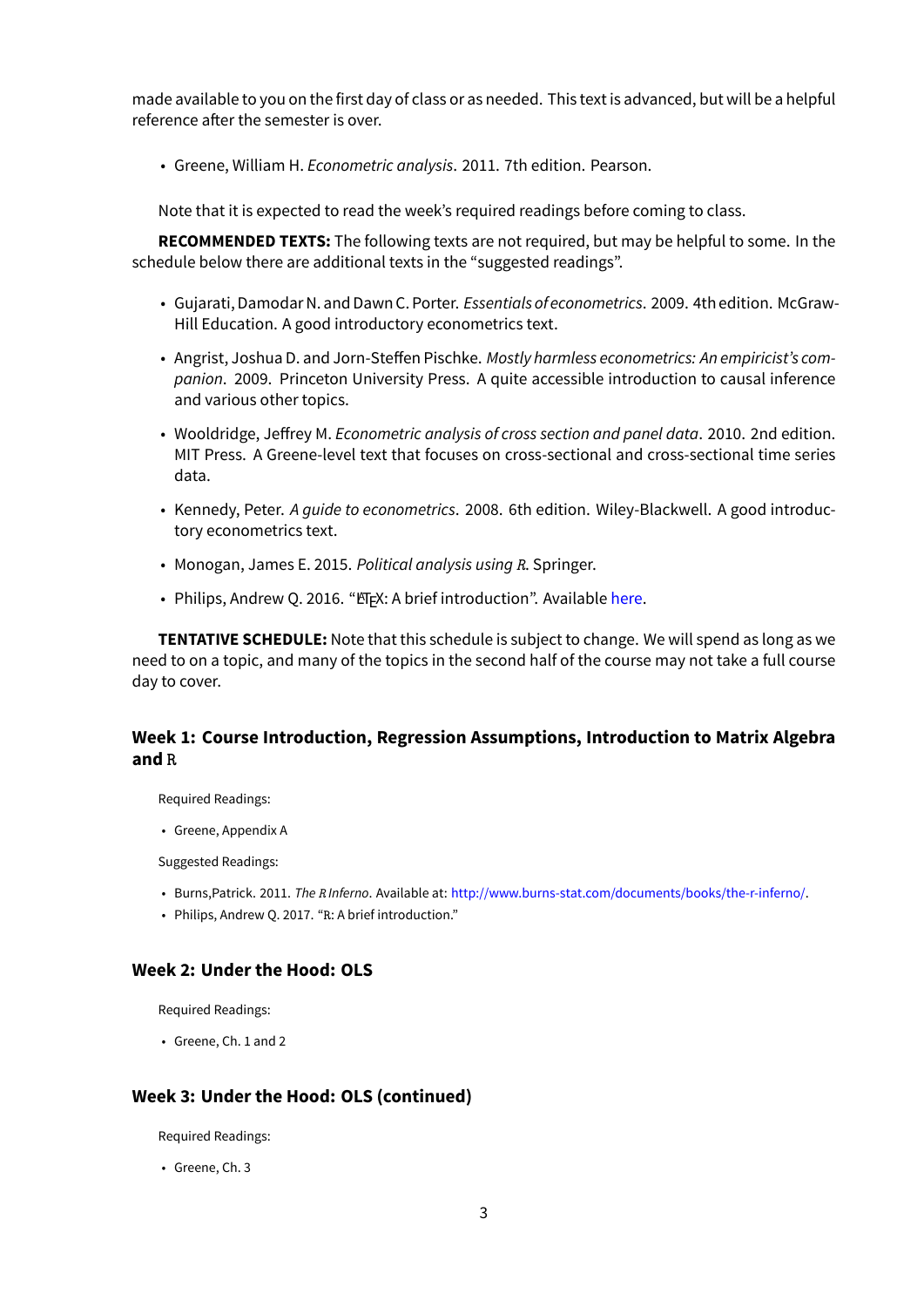#### **Week 4: OLS in Practice**

Required Readings:

• Greene, Ch. 4

## **Week 5: OLS in Practice (Continued)**

Required Readings:

- Greene Ch. 5 and 6
- Brambor, Thomas, William Roberts Clark, and Matt Golder. 2006. "Understanding interaction models: Improving empirical analyses." *Political Analysis* 14(1): 63-82.
- Berry, William D., Matt Golder, and Daniel Milton. 2012. "Improving tests of theories positing interaction." *Journal of Politics* 74(3): 653-671.

Suggested Readings:

• Franzese, Robert, and Cindy Kam. 2009. *Modeling and interpreting interactive hypotheses in regression analysis.* University of Michigan Press.

## **Week 6: Generalized Least Squares**

Required Readings:

• Greene Ch. 9

Suggested Readings:

• White, Halbert. 1980. "A heteroskedasticity-consistent covariancematrix estimator and a direct testfor heteroskedasticity." *Econometrica: Journal of the Econometric Society*: 817-838.

#### **Week 7: Binary Dependent Variables**

Required Readings:

• Berry, William D., Jacqueline HR DeMeritt, and Justin Esarey. 2010. "Testing for interaction in binary logit and probit models: Is a product term essential?" *American Journal of Political Science* 54(1):248-266.

#### **Week 8: MID-TERM EXAM**

#### **POST MID-TERM: Weeks 9-15**

The second half of the course will consist of a variety of topics that build on the first half of the course. Depending on time, we will cover everything below (and maybe some extra topics). There will not be extensive coverage of each topic; in fact most topics could comprise an entire semesterlong course. Instead, it is to help familiarize you with the various methodological tools that are out there for you to use, depending on your research question.

Class will be held March 15, April 12, 19, 26, and May 3. Class will not be held March 22, March 29 (Spring BREAK), or April 5 (MPSA), though we will probably reschedule one of these class times.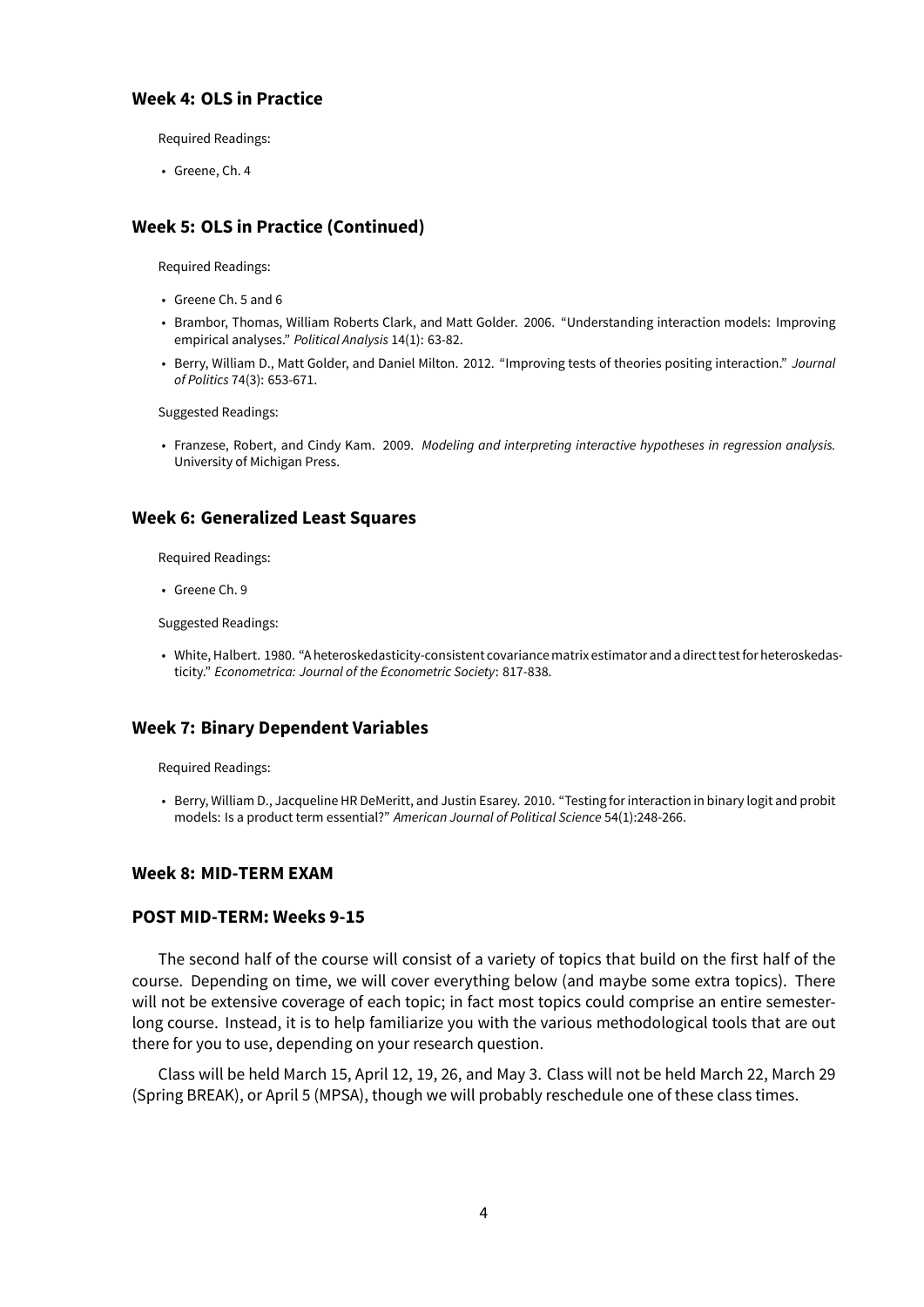### **Time Series:**

Required Readings:

- Greene Ch. 20 and 21 (skim both)
- Keele, Luke, and Nathan J. Kelly. 2006. "Dynamic models for dynamic theories: The ins and outs of lagged dependent variables." *Political Analysis* 14(2): 186-205.
- DeBoef, Suzanna, and Luke Keele. 2008. "Taking time seriously." *American Journal of Political Science* 52(1): 184-200.
- Philips, Andrew Q. 2017. "Have Your Cake and Eat It Too? Cointegration and Dynamic Inference from Autoregressive Distributed Lag Models." *American Journal of Political Science*. doi:10.1111/ajps.12318

### **Spatial Statistics:**

Required Readings:

- Beck, Nathaniel, Kristian Skrede Gleditsch, and Kyle Beardsley. "Space is more than geography: Using spatial econometrics in the study of political economy." *International Studies Quarterly* 50.1 (2006): 27-44.
- Franzese, Robert J., and Jude C. Hays. 2007. "Spatial-econometric models of cross-sectional interdependence in political science panel and time-series-cross-section data." Political Analysis 15(2): 140-164.

#### **Endogeneity:**

Required Readings:

• Greene Ch. 8

#### **Causality and Causal Inference:**

Required Readings:

- Angrist, Joshua D. and Jorn-Steffen Pischke. 2009. *Mostly harmless econometrics: An empiricist's companion*. Princeton University Press. Chapters 1 and 2.
- Acemoglu, Daron, Simon Johnson, and James A. Robinson. 2001. "The colonial origins of comparative development: An empirical investigation." *American Economic Review* 91(5):1369-1401.
- Meyersson, Erik. 2014. "Islamic rule and the empowerment of the poor and pious." *Econometrica* 82(1): 229-269.

## **Pooled Time Series, Clustering, and HLM:**

Required Readings:

- Greene Ch. 11
- Arceneaux,K. and Nickerson, D.W., 2009. "Modeling certainty with clustered data: A comparison of methods." *Political Analysis* 17(2):177-190.
- Beck, Nathaniel, and Jonathan N. Katz. 1995. "What to do (and not to do) with time-series cross-section data." *American Political Science Review*: 634-647.
- King, Gary and Margaret E. Roberts. 2015. "How robust standard errors expose methodological problems they do not fix, and what to do about it." *Political Analysis* 23: 159-179.

Suggested Readings:

• Beck and Katz. 2011. "Modeling Dynamics in Time-Series-Cross-Section Political Economy Data." *Annual Review of Political Science*: 331-352.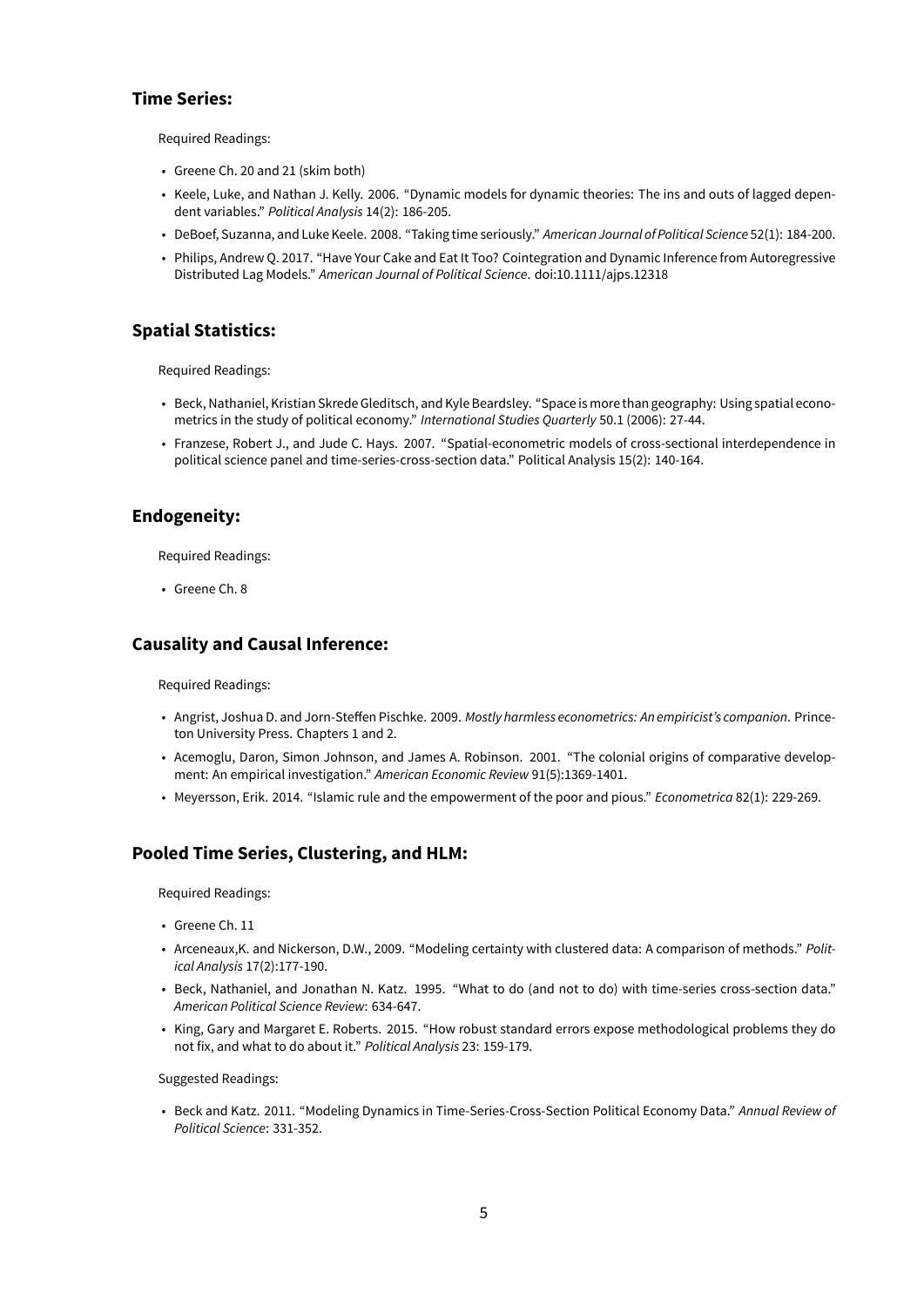#### **Maximum Likelihood Estimation:**

Required Readings:

• King, Gary. 1998. *Unifying political methodology: The likelihood theory of statistical inference*. University of Michigan Press: Chapters 1-3.

### **Resampling, Quantities of Interest, and Presenting Results:**

Required Readings:

- King, Gary, Michael Tomz and Jason Wittenberg. 2000. "Making the most of statistical analyses: Improving interpretation and presentation." *American Journal of Political Science* 44(2):347-361.
- Hanmer, Michael J., and Kerem Ozan Kalkan. 2013. "Behind the curve: Clarifying the best approach to calculating predicted probabilities and marginal effects from limited dependent variable models." *American Journal of Political Science* 57(1):263-277.

Suggested Readings:

- Tomz, Michael, Jason Wittenberg, and Gary King. 2001. "Clarify: Software for interpreting and presenting statistical results."
- Imai, Kosuke, Gary King, and Olivia Lau. 2008. "Zelig: Everyone's statistical software."

#### **Final Exam: TBA**

## **STATEMENT ABOUT STUDENTS WITH DISABILITIES**

The Americans with Disabilities Act (ADA) is a federal anti-discrimination statute that provides comprehensive civil rights protection for persons with disabilities. Among other things, this legislation requires that all students with disabilities be guaranteed a learning environment that providesfor reasonable accommodation of their disabilities. If you believe you have a disability requiring an accommodation, please contact Disability Services—either online at<http://www.colorado.edu/disabilityservices/> or at the Center for Community, N200, 107 UCB.

To best accommodate students who may require alternative services, it is crucial that you contact me *early in the semester* if you need such accommodations.

## **HONOR CODE, COPYRIGHT, AND PLAGARISM STATEMENTS**

"*On my honor, as a University of Colorado Boulder student, I have neither given nor received unauthorized assistance*"

The CU Honor Code is intended to uphold the intellectual reputation of the university by establishing trust among individuals regarding intellectual honesty. As the website states, "The Honor Code secures an environment where academic integrity can flourish and aims to install the principles of honesty, trust, fairness, respect, and responsibility as essential features of the University of Colorado Boulder campus". Violations of intellectual honesty include plagiarism, cheating, and the unauthorized use of materials, all of which erode trust among individuals. If you have any questions about this, please see me, the Honor Code website [\(http://www.colorado.edu/honorcode/](http://www.colorado.edu/honorcode/)), or the Honor Code Office (1B70 Regent Admin Building).

The handouts and lectures used in this course are copyrighted. By "handouts," I mean all materials generated for this class, which include but are not limited to syllabi, exams, in-class materials,